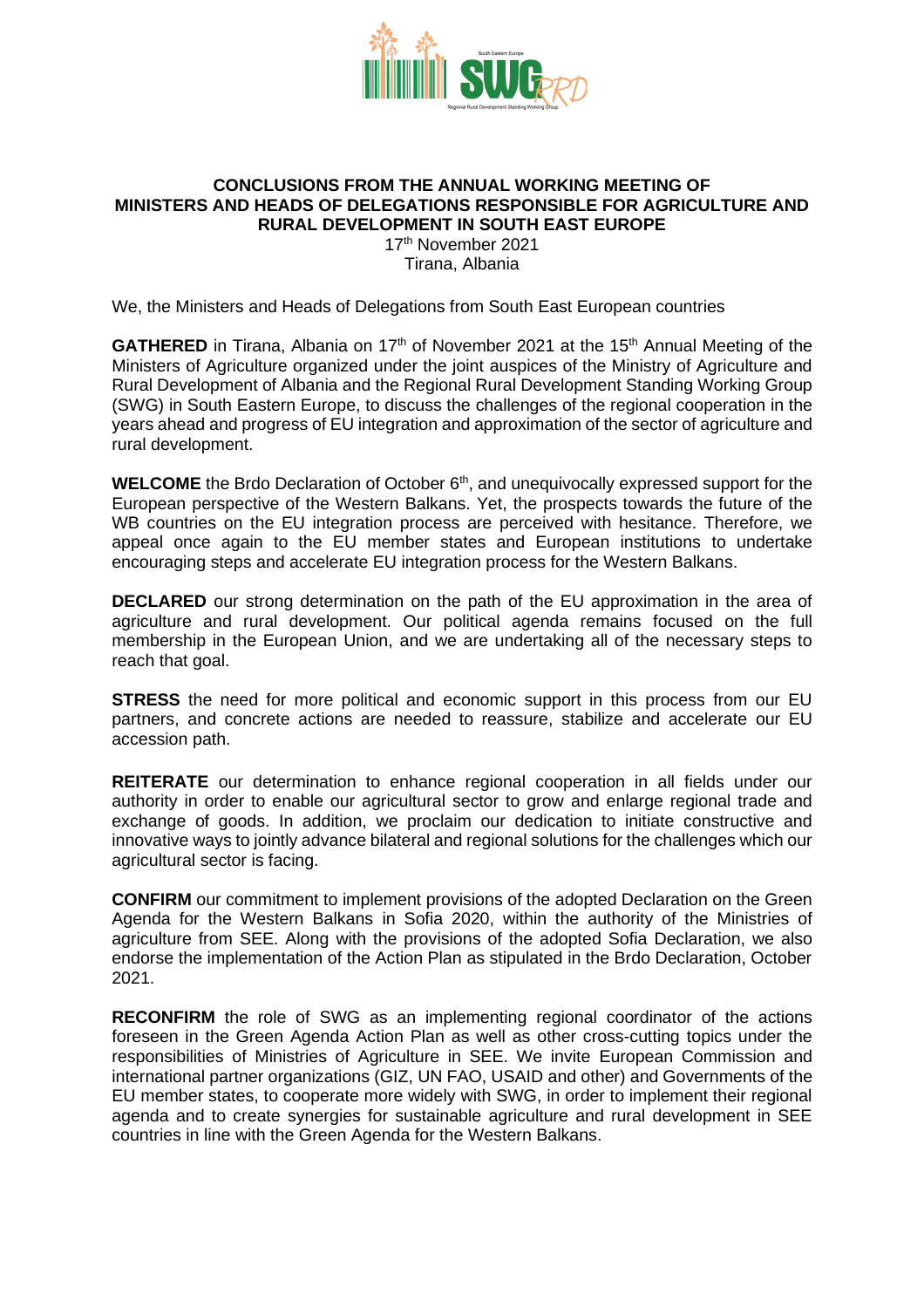

**TASK** SWG to undertake the necessary actions to facilitate the work of the specific Regional Expert Advisory Working Groups enlisted in the Action Plan for implementation of the Sofia Declaration on the Green Agenda (GA) for the Western Balkans (Action Plan).

**PROCLAIM** our readiness to provide necessary resources (technical, intellectual and financial) for the implementation of the activities stipulated in the GA Action Plan and foreseen to be realized in the upcoming years.

**REMAIN** devoted to the efforts in aligning our agricultural and rural development policies with the new EU Common Agricultural Policy (CAP). We reiterate our commitment reform and develop agendas in the agriculture and rural development sector under the Instrument for Pre-Accession Assistance (IPA) 2021-2027.

**SUPPORT** the transition to sustainable food systems, that should have a neutral or positive environmental impact, help to mitigate climate change and adapt to its impacts, reverse the loss of biodiversity, making sure that everyone has access to sufficient, safe, nutritious, sustainable food.

**APPRECIATE** the continuation of the IPARD support for the agriculture and rural development sector and encourage EU to consider the implementation of IPARD in all of the Western Balkans.

**ACKNOWLEDGE** that implementation of IPARD III programmes is a new challenge, and welcome further simplification of rules and procedures in order to use all funds so needed for the development of agriculture and rural areas in the Western Balkans.

**HIGHLIGHT** the overall work done by the SWG and especially in the period of COVID -19 crisis, where the facilitation of the regional cooperation was essential in overcoming sudden problems in the food supply chain.

**EMPHASIZE** a need to evaluate the overall resilience of the value chains to better protect citizens from any possible disruptions in the future.

**ACKNOWLEDGE** and commit to the recommendations outlined in the Agricultural Policy Forum (APF) – Vrnjačka Banja Agenda 2021. We especially underscore the importance of the matters deliberated, specifically in:

- Emphasizing **the importance of fully establishing Agricultural Knowledge and Innovation Systems** by using opportunities provided by IPARD III in the Western Balkans based on national action plans, incorporated and integrated into the national strategies for agriculture and rural development and coordinated at the regional level;
- Recognizing the **need for creating favorable conditions** for young and women entrepreneurs in agriculture and rural areas, including investment incentives, access to low-cost credit for start-ups and policy measures related to easing access to land;
- Confirming that the wine sector is very important and **contribute to achieving general economic and environmental goals** and that improving competitiveness and reduction of the environmental impact of the wineries should be of the highest priority for the WB.
- Enabling cross border cooperation, Area-Based Development (ABD), trade facilitation and easing border crossing to result in **regional tourism products** of the Western Balkans;
- Ensuring that Leader measures under the IPARD III programmes **contribute to the improvement** of the socio-economic life of the local community, the improvement of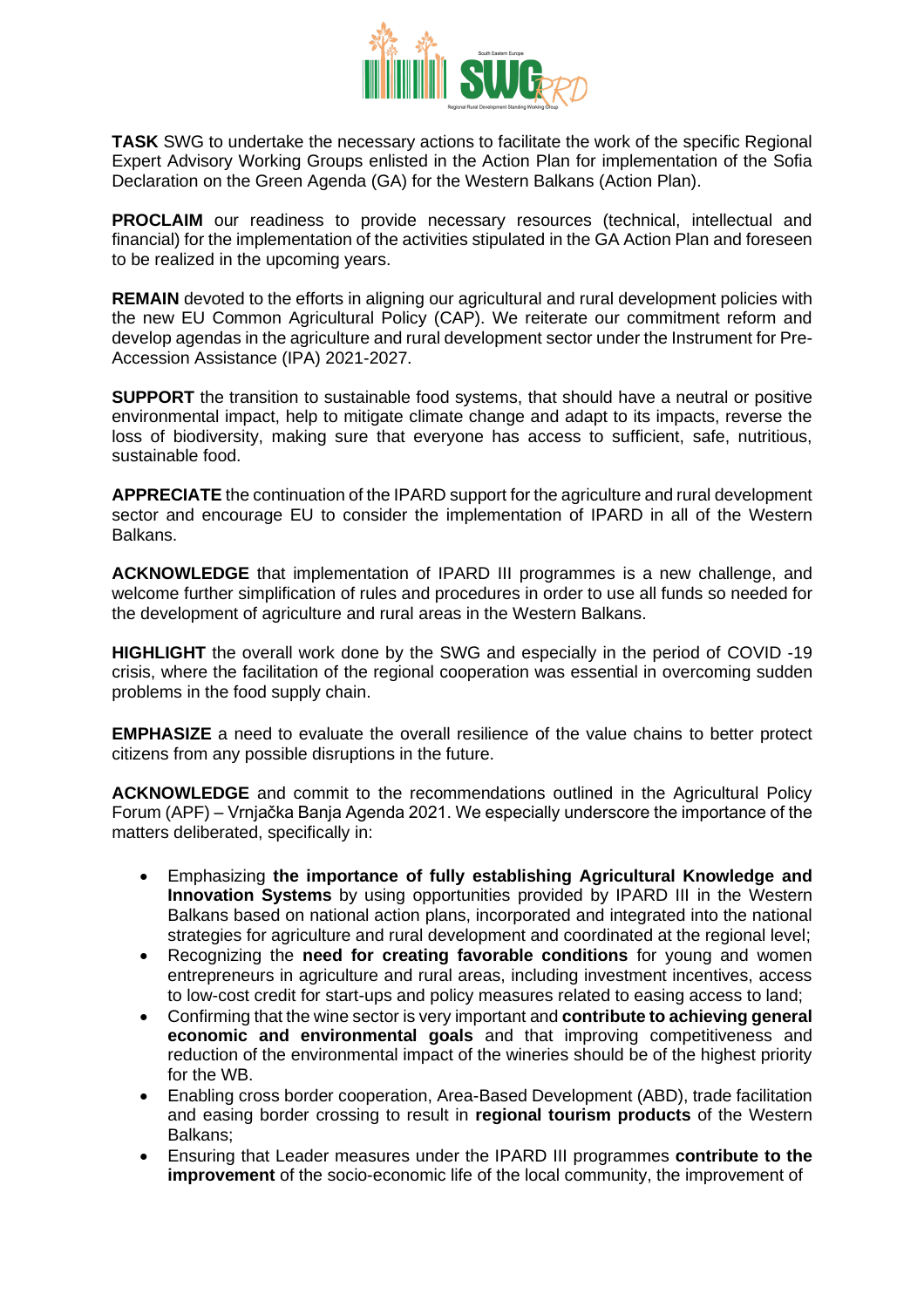

public spaces, environmental standards in LAG's areas and promotion of renewable energy use by the local community.

**ENDORSE** the report of the Secretary General on the results of the SWG work for the year of 2021 and the achievements made in the frame of its operations. We reconfirm our commitment to regional cooperation under the SWG umbrella with improved technical and financial care for achieving the set operational measures of the organization.

**CONGRATULATE** the Ministry of Agriculture, Forestry and Water Management of Serbia for successfully holding the Presidency of the SWG Assembly during the year 2021. The SWG Presidency and the duties for the year of 2022 have been handed over from the current Ministry of Agriculture, Forestry and Water Management of Serbia to the Ministry of Agriculture and Rural Development of Albania. The  $22<sup>nd</sup>$  Agricultural Policy Forum in South Eastern Europe will be held in Albania in the autumn of 2022.

**APPRECIATE** the support provided by all participating Governments, members and observers of SWG. We value the positive contribution by partner organizations and institutions in their work to promote healthy, diverse and productive environment in SEE, in particular: the line Ministries of Agriculture and Rural Development, the European Commission (DG AGRI, DG NEAR, DG JRC), the German Federal Government (BMZ and BMEL), Deutsche Gesellschaft für Internationale Zusammenarbeit (GIZ), Food and Agriculture Organization of the United Nations (FAO), United States Agency of International Development (USAID) and Regional Cooperation Council (RCC).

**EXPRESS** our gratitude for the warm hospitality provided by the Ministry of Agriculture and Rural Development of Albania. Recurrently, we have defined key steps to enhance the impact of regional cooperation. SWG remains an essential structure contributing to implementation of the Green Agenda for the Western Balkans, as one of the means to create opportunities for the necessary inclusive growth and job creation.